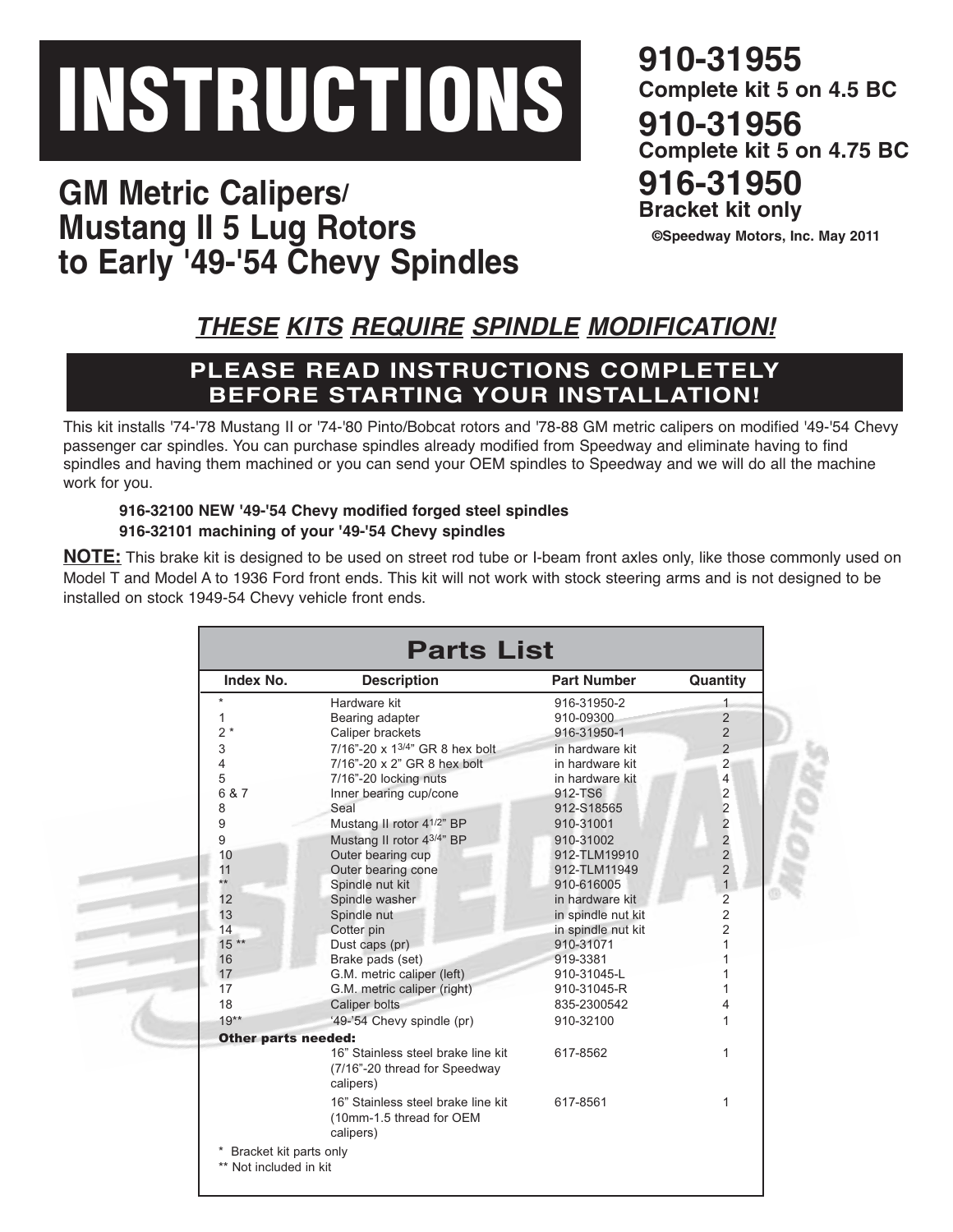**BRAKE INSTALLATION ALERT:** The selection and installation of brake components should only be done by personnel experienced in the proper installation and operation of braking systems. The installer must use his/her own discretion to determine the suitability of the brake components and brake kits for every particular application.

Speedway Motors, Inc. makes no warranties, either expressed or implied, including any warranty of merchantability or fitness for a particular purpose, other than those contained in its current catalog or website with respect to the goods identified on the face of the invoice. There is no warranty expressed or implied as to whether the goods sold herby will protect the purchaser or ultimate user of such goods from injury or death.



#### **INSTRUCTIONS FOR MACHINING YOUR OEM SPINDLES - SPINDLES PURCHASED FROM SPEEDWAY MOTORS, INC. COME ALREADY MODIFIED AND DO NOT REQUIRE ANY MACHINING.**

- 1. Using the parts list supplied, double check that you have received all the parts in the kit. If there are any missing parts, please contact our customer service department.
- 2. Acquire necessary '49-'54 Chevy passenger spindles. Check to make sure that they are not cracked or damaged and that the spindle snout is not bent.
- 3. Take the Chevy spindle and slide the spacer/seal race on the spindle. Check that the spindle face is even and free from excessive wear and damage.
- 4. Weld the spacer seal race in place at location "A". Eliminate all excess weld. Use tig welding to ensure a clean, precision weld if possible. Make sure the seal/race remains smooth and clean.
- 5. Place the spindle in the lathe and mount between centers.
- 6. Turn the spindle inner bearing race to 1.250" diameter as shown in drawing.
- 7. Turn the spindle outer bearing race down to .750" as shown in the drawing.
- 8. Remove the spindle and check bearing fit. Thread with a 3/4"-20 die per drawing. Cut key way to accommodate washer
- 9. Cut spindle length down to 3.975" as shown in drawing.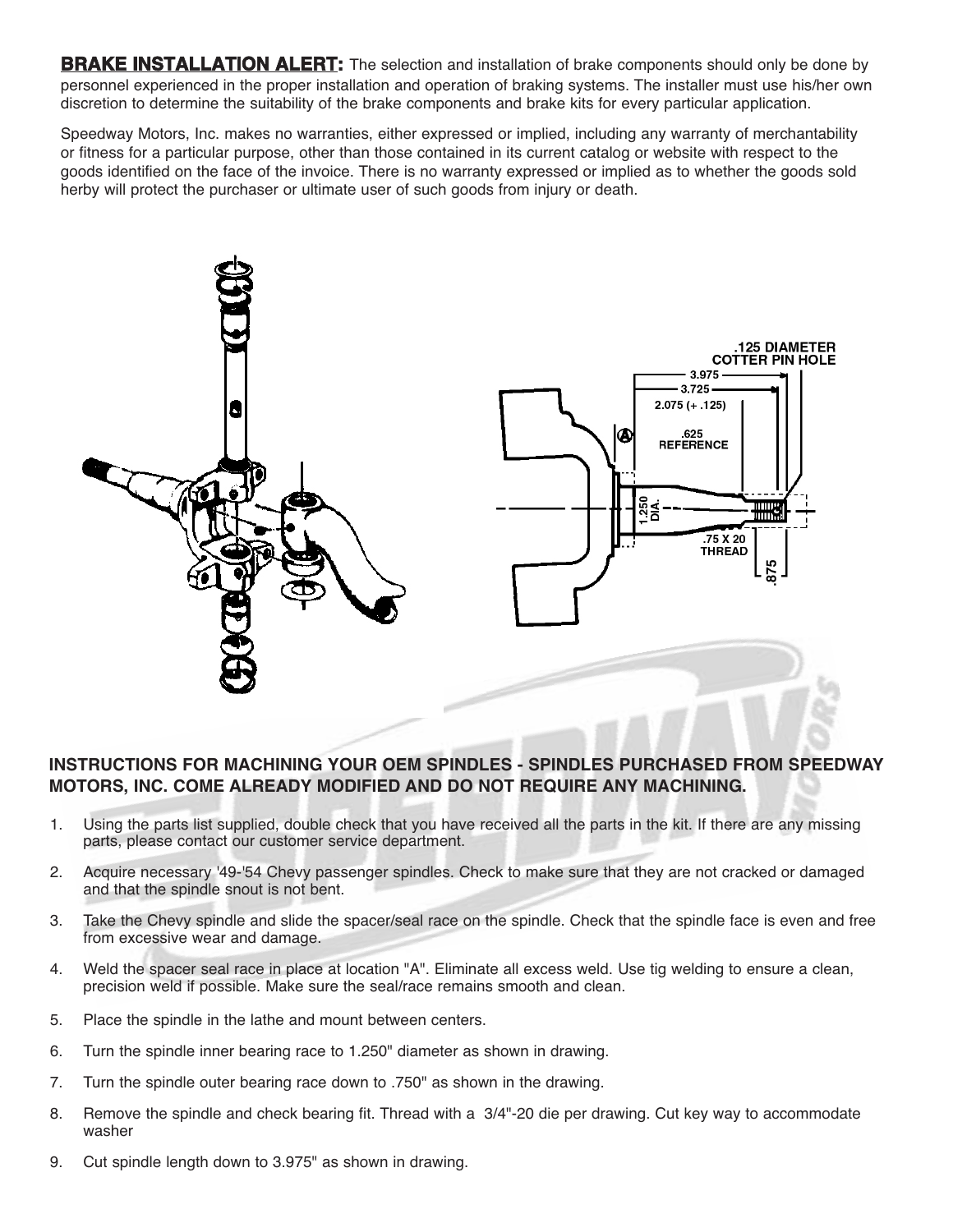

#### **BRAKE KIT INSTALLATION:**

- 10. Remove the stock Mustang II inner and outer bearing races from the rotors and replace them with the inner bearing races (#6) and outer race (#10) supplied. **NOTE:** the stock bearing races that came in the rotor will not work in this kit. They must be replaced with the bearing races supplied. Make sure they are fully seated.
- 11. Install the inner bearing (#7), rotor (#9), outer bearing (#11), spindle washer (#12), and spindle nut (#13). Do not pack the bearings at this time.
- 12. Adjust the bearing preload as normal. If cotter pin does not line up, mark spindle for location of cotter pin. Disassemble and drill a 5/32" hole in the spindle for cotter pin. Thoroughly clean pieces to remove any metal shavings.
- 13. Assemble the spindles onto the axle.
- 14. The caliper brackets can be installed behind or in front of the axle depending on your steering arm location. The left and right caliper brackets are identical. The end of the bracket that has two mounting holes right next to each other goes down. Double check the caliper bracket orientation. If the brackets are installed upside down, the brake line boss on the caliper hits the spindle. Install the caliper brackets (#2) on to the spindle (#19) on the wheel side of the spindle using the 7/16"-20x1<sup> $\hat{A}$ </sup>" bolts (#3) and 7/16"-20 locking nuts (#5) supplied. Install the bolts from the bracket side. The longer 7/16"-20x2" bolts (#4) are used where the steering arms mount. Torque the bolts to 25-37 ft. lbs. making sure you use loctite on the threads. **NOTE:** The caliper brackets may need some grinding to clear the axle bosses. Do not grind any more than required for clearance. Some applications may require longer bolts for the steering/tie rod arms since they now have to bolt through the caliper brackets too.